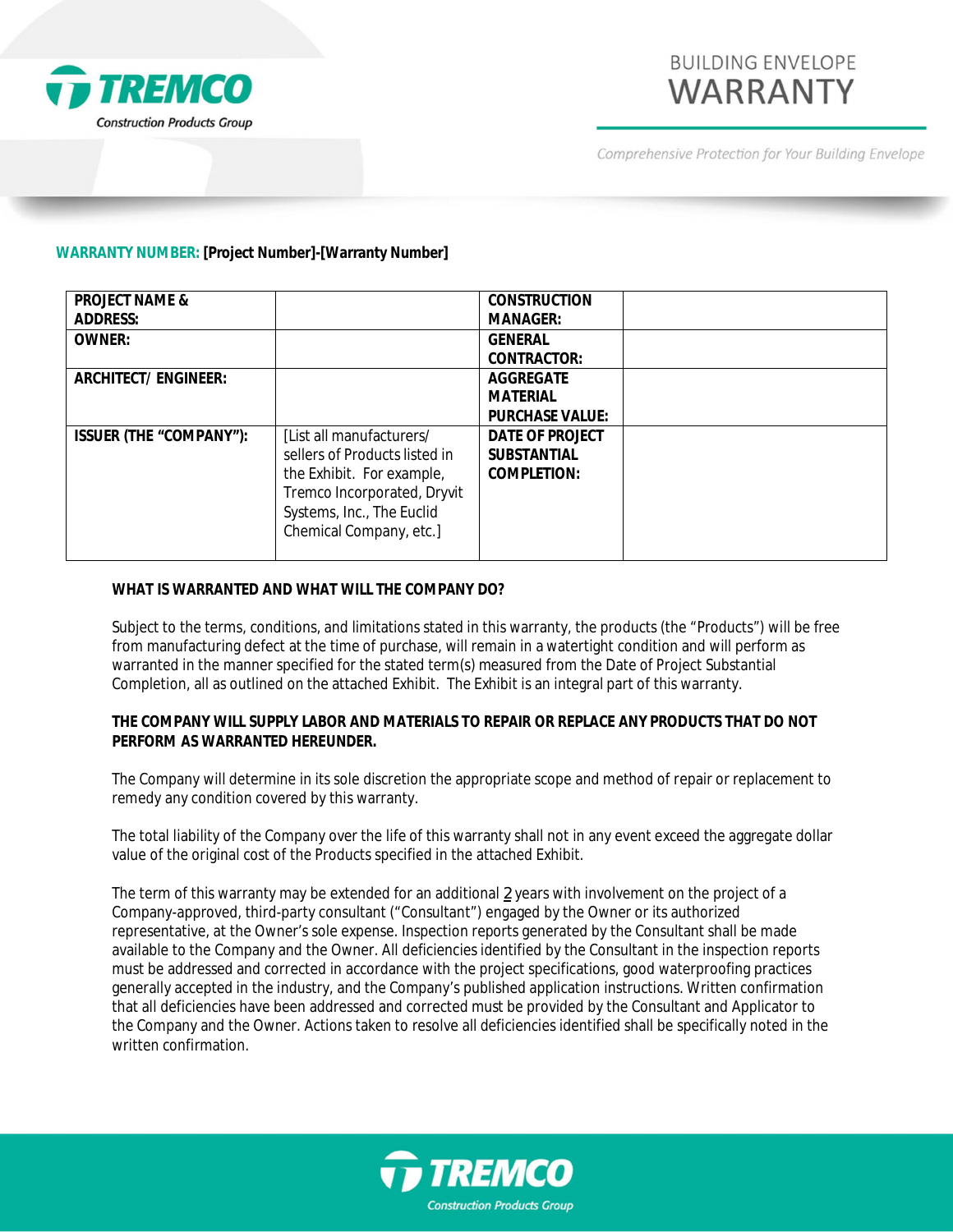## **HOW DO I GET SERVICE?**

The Owner must notify the Company within 30 calendar days from the date that the Owner discovered, or should have discovered, the existence of a claim under this warranty, and before beginning any permanent repair, by submitting a service request form at [https://warranties.tremcocpg.com](https://warranties.tremcocpg.com/) or by emailing the Warranty Administrator at **warrantyadmin@tremcoinc.com**. Emailed notice must include the warranty number and a written description of the location, scope, and nature of the alleged failure of the Products to perform as warranted. Photographs or video of the damaged area are often useful and should also be submitted if available.

The Owner must provide the Company with a reasonable opportunity to investigate the claim and the alleged failure of the Products to perform as warranted herein. The Owner shall have the sole responsibility, at the Owner's cost and expense, to provide the Company with free and full access to the installed Products during regular business hours for purposes of the investigation, including obtaining necessary approval and/or releases from building occupants who may be affected by the investigation and/or by any remedy the Company may provide under this warranty. The Company shall not be responsible for removal of any materials which may cover the Products, or any costs associated with removing or replacing any such materials.

## **GENERAL REQUIREMENTS:**

There will not be any coverage under this warranty unless all the following apply:

- The Products were installed in strict compliance with the project specifications, good waterproofing practices generally accepted in the industry, the Company's published application instructions and technical literature, and any additional written requirements provided by the Company.
- The installation was performed by an Applicator who has received appropriate training prior to installing the Products.
- A pre-construction meeting was conducted with representatives of the Company, the Applicator, the Owner, and the Consultant (if applicable) prior to installation of the Products.
- The Products are used with compatible materials and substrates (in compliance with the Company's published application instructions/technical literature or as otherwise approved in writing by the Company).
- The Products are applied within their stated shelf life.
- The Products are used in applications approved by the Company as suitable.
- The Products are applied to a sound, properly prepared substrate in accordance with published application instructions.

## **LIMITATIONS AND EXCLUSIONS:**

The Company shall not be responsible for, and this limited warranty does not cover, any loss resulting from any of the following:

- The use of other manufacturers' products unless such products are specifically recommended or approved by the Company in writing in advance of their installation, in connection with the use of the Products.
- Any repairs, replacements, penetrations, or alterations of the Products by any person or entity other than authorized representatives of the Company without prior written consent of the Company.
- Water passing through any portion of a structure or building component other than directly through the Products due to a failure in the Products and/or connections between the Products (so long as the connections are Company Products), or any interior moisture, vapor, or condensation.
- Construction, design, specification, storage, application, exposure, installation practices, use of the Products, or use of material, that is not in compliance with the Company's published literature.
- Unauthorized changes in the Products' details or specifications for the project that were not reviewed and approved in advance by the Company in writing.
- Failure to maintain the building and the Products with reasonable care.

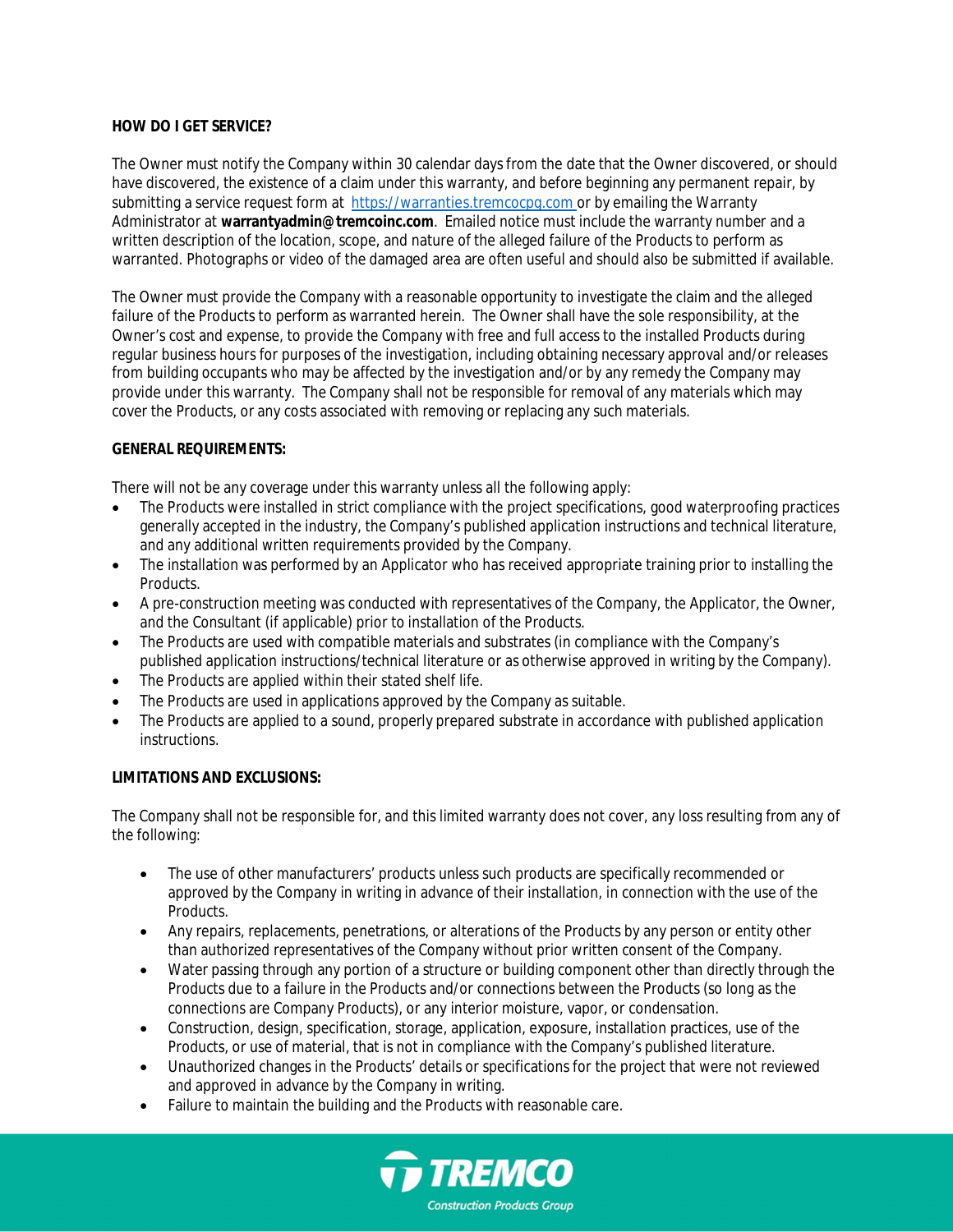- Mold, mildew, insects, pests, fungi, algae, bacteria, air quality, and similar conditions.
- Improper design, engineering, application installation or workmanship of any portion or component of the Products or the structure; or failure, distortion or structural movement of the walls, foundation, or any other portion or component of the structure, including, but not limited to, movement, cracking, deflection, settling of the building or movement of the framing members.
- Impact with objects, hurricanes, tropical storms, tornadoes, high winds, hailstorms, earthquakes, sandstorms, floods, natural disasters, fires, vandalism, war, terrorism, animals, other similar acts of God or nature, force majeure events, or significant or unintended immersion or pooling of water.
- Abuse, misuse, neglect, damage, or negligence by the Owner, the Applicator, the general contractor, or other trades performing work on the project, or any third party.
- Change in principal usage or amount of usage of structure without prior written approval of the Company.
- Intermixing of the Products with other chemicals or materials not specifically required by the Company's specifications or application instructions.

If, at the Owner's request, the Company performs any services or supplies any materials as a mitigation or remediation measure in connection with any unwarranted loss described above, the Company shall be entitled to compensation for such services or materials.

The Company makes no warranty with respect to appearance or color. No representative of the Company has the authority to make any representations, warranties, or promises except as stated herein.

No waiver by the Company of any limitation, term or condition of this warranty shall operate as a waiver of any other limitation, term or condition applicable to any claim, whether of like or different nature. No delay or failure on the Company's part to enforce any right or claim, which it may have hereunder, shall constitute a waiver of such right or claim.

If any part of this warranty shall be determined to be invalid, then such portion shall be deemed severed from the warranty and the remaining terms, exclusions and limitations shall apply.

The Company's obligations under this warranty are expressly conditioned upon receipt of full payment for the Products. Any delay in full payment to the Company shall not extend the warranty term.

This warranty is issued to the above-named Owner and is not assignable or transferable, except upon the express written consent of the Company.

THE COMPANY UNDERTAKES NO RESPONSIBILITY FOR THE QUALITY OF THE PRODUCTS EXCEPT AS PROVIDED IN THIS LIMITED WARRANTY. **IN OTHER WORDS, THE COMPANY EXPRESSLY DISCLAIMS ALL EXPRESS OR IMPLIED WARRANTIES OF MERCHANTABILITY.**

THE COMPANY ASSUMES NO RESPONSIBILITY THAT THE PRODUCTS WILL BE FIT FOR ANY PARTICULAR PURPOSE FOR WHICH THE PRODUCTS MAY BE PURCHASED, EXCEPT AS PROVIDED IN THIS LIMITED WARRANTY. **IN OTHER WORDS, THE COMPANY EXPRESSLY DISCLAIMS ALL EXPRESS OR IMPLIED WARRANTIES OF FITNESS FOR A PARTICULAR PURPOSE.**

THE COMPANY MAKES NO OTHER OR FURTHER WARRANTIES IN CONNECTION WITH THE PRODUCTS EXCEPT AS EXPRESSLY STATED IN THIS WARRANTY DOCUMENT.

THE COMPANY WILL NOT BE RESPONSIBLE UNDER THIS LIMITED WARRANTY FOR ANY INCIDENTAL, SPECIAL, INDIRECT OR CONSEQUENTIAL DAMAGES, WHETHER ARISING IN CONTRACT OR TORT (INCLUDING INTENTIONAL, NEGLIGENCE OR OTHERWISE), FOR BREACH OF WARRANTY OR UNDER ANY OTHER THEORY OF LIABILITY, WHETHER OR NOT ARISING FROM OR RELATING TO, DIRECTLY OR INDIRECTLY, THIS WARRANTY, OR THE PERFORMANCE OF, DEFECTS IN, OR IN ANY WAY CONNECTED WITH, THE PRODUCTS COVERED BY THIS WARRANTY. THE COMPANY WILL HAVE NO LIABILITY FOR, AND EXPRESSLY DISCLAIMS LIABILITY FOR, ANY OTHER DAMAGE TO THE BUILDING OR THE CONTENTS OF THE BUILDING AND FOR ANY OTHER CLAIMED DAMAGES, LOSSES, COSTS AND EXPENSES OTHER THAN AS EXPRESSLY SET FORTH IN THIS WARRANTY.

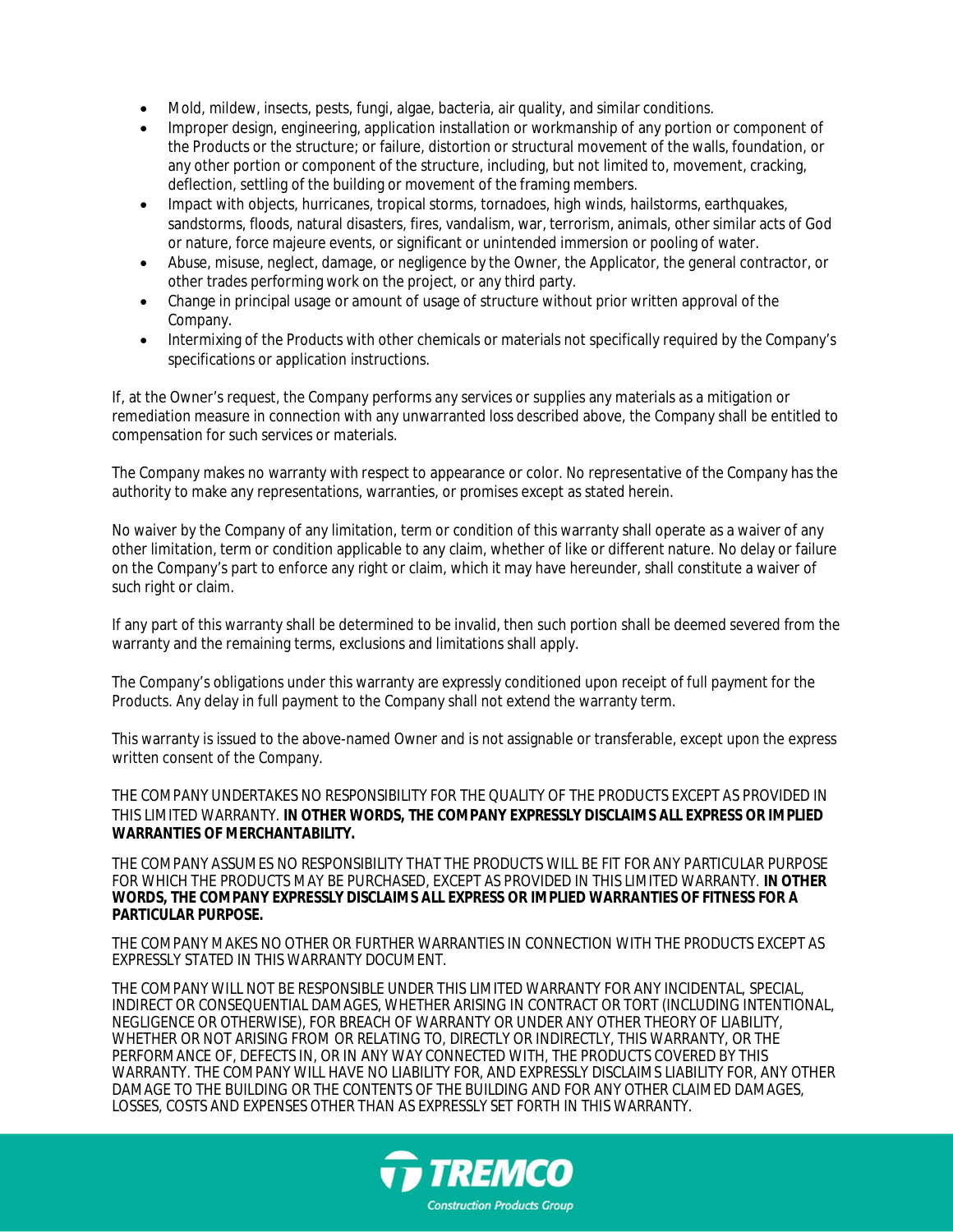THIS REMEDY EXPRESSLY SET OUT IN THIS WARRANTY WILL BE THE EXCLUSIVE REMEDY FOR ALL PERSONS ENTITLED TO WARRANTY COVERAGE AS DESCRIBED ABOVE. NO OTHER REMEDY SHALL BE APPLICABLE.

SOME JURISDICTIONS LIMIT OR DO NOT ALLOW THE DISCLAIMER OF CERTAIN REMEDIES OR THE EXCLUSION OF INCIDENTAL OR CONSEQUENTIAL DAMAGES. THE EXCLUSIONS AND LIMITATIONS OF REMEDIES AND DAMAGES IN THIS SECTION FULLY APPLY TO THE EXTENT NOT PROHIBITED BY APPLICABLE LAW.

The terms of this warranty may not be altered, modified, or supplemented except in a writing signed by an officer of the Company that expressly refers to this warranty document and number.

In the event the Owner: (i) fails to provide the Company with timely notice as described above, (ii) fails to provide required access to the installed Products, (iii) undertakes or permits any actions that cause or contribute to failures, such as unauthorized repairs or perforations of the Products, or (iv) otherwise fails to fulfill its responsibilities as described herein, the Company reserves the right to void this warranty upon written notice to the Owner.

To expedite processing, this document may be completed and delivered in electronic form only. This limited warranty applies only to Products installed in the United States and Canada. Under the Quebec Consumer Protection Act, the Company must provide a warranty to consumers, as defined in the Act, that the Company's products shall be fit for the purpose for which such products of that kind are ordinarily used and that the Products must be durable in normal use for a reasonable length of time, having regard to their price and other factors. For more information about your rights if you are a consumer as defined in the Act, you should consult the Quebec Consumer Protection Act at [https://www.educaloi.qc.ca/en/capsules/legal-warranty-automatic](https://www.educaloi.qc.ca/en/capsules/legal-warranty-automatic-protection-consumers)[protection-consumers.](https://www.educaloi.qc.ca/en/capsules/legal-warranty-automatic-protection-consumers)

Since the Products are building materials and are not intended to be sold to a "consumer" except as part of real estate or as a major addition thereto, this warranty shall not apply to any party constituting a "consumer" as such term is defined by the Magnuson-Moss Warranty Act.

**REQUEST FOR WARRANTY ISSUANCE MUST BE MADE PROMPTLY FOLLOWING THE DATE OF PROJECT SUBSTANTIAL COMPLETION. THE COMPANY RESERVES THE RIGHT, IN ITS SOLE DISCRETION, TO REFUSE A REQUEST FOR ISSUANCE IF SUCH REQUEST IS NOT MADE WITHIN A REASONABLE TIME FOLLOWING THE DATE OF PROJECT SUBSTANTIAL COMPLETION.**